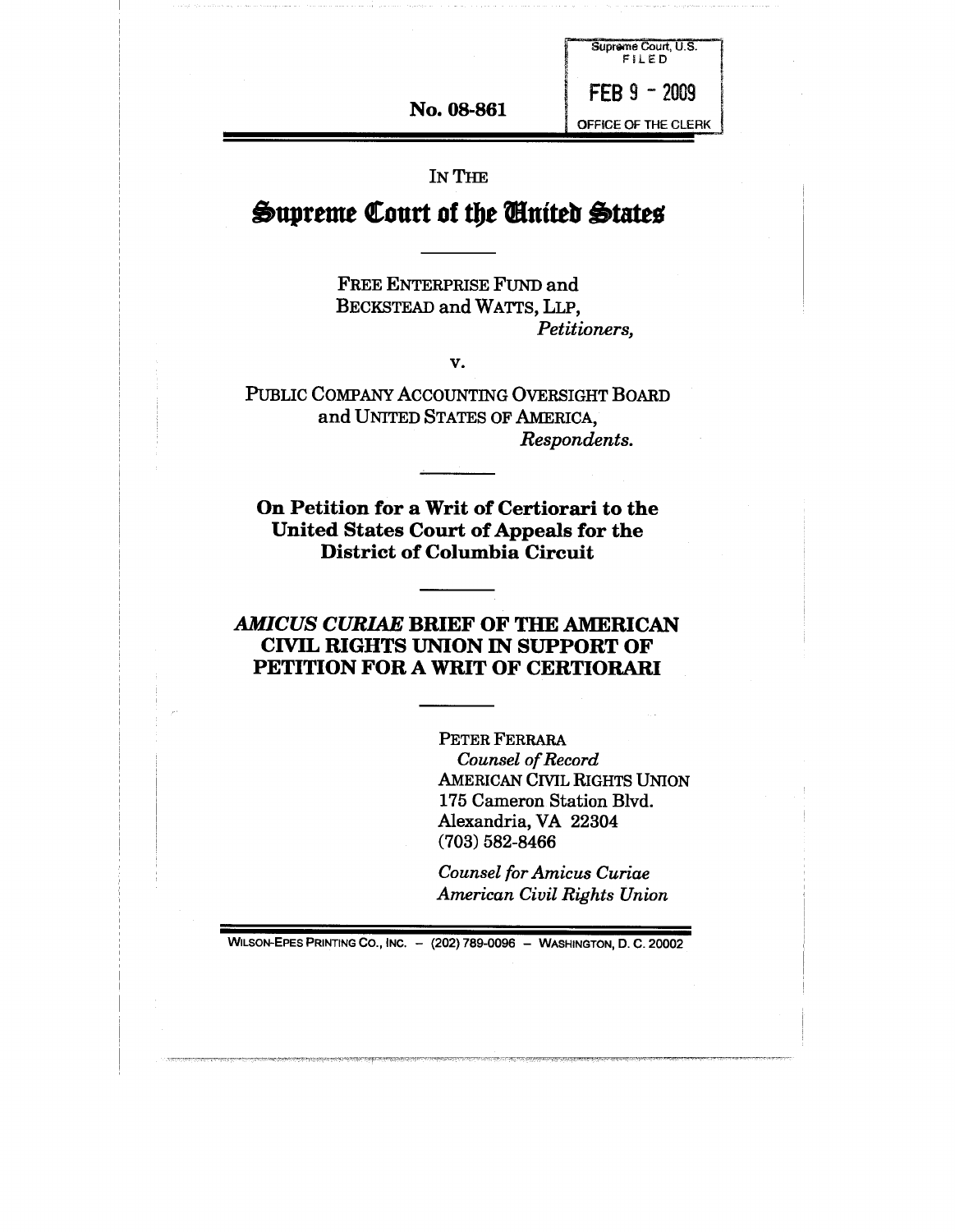# TABLE OF CONTENTS

|                                                                                                                                                                        | Page          |
|------------------------------------------------------------------------------------------------------------------------------------------------------------------------|---------------|
|                                                                                                                                                                        | $\mathbf{ii}$ |
| INTEREST OF THE AMICUS CURIAE                                                                                                                                          | $\mathbf{1}$  |
|                                                                                                                                                                        | $\bf{2}$      |
| STATEMENT OF THE CASE                                                                                                                                                  | 3             |
| SUMMARY OF ARGUMENT                                                                                                                                                    | 6             |
| <b>REASONS FOR GRANTING THE WRIT</b>                                                                                                                                   | 8             |
| I. THE PCAOB UNCONSTITUTIONALLY<br>VIOLATES THE SEPARATION<br>OF<br>POWERS DOCTRINE AND THE AP-<br>POINTMENTS CLAUSE                                                   | 8             |
| A. The Separation of Powers Doctrine is<br>a Fundamental Bulwark of American                                                                                           | 8             |
| B. The Structure of the PCAOB Uncons-<br>titutionally Violates the Separation                                                                                          | 11            |
| C. The PCAOB Unconstitutionally Vi-<br>olates the Appointments Clause                                                                                                  | 14            |
| THIS CASE PRESENTS CRITICALLY<br>II.<br>IMPORTANT QUESTIONS OF LAW<br>GOING TO THE FUNDAMENTAL NA-<br>TURE OF OUR GOVERNMENT AND<br><b>ITS PROTECTIONS FOR LIBERTY</b> | 17            |
|                                                                                                                                                                        | 19            |

(i)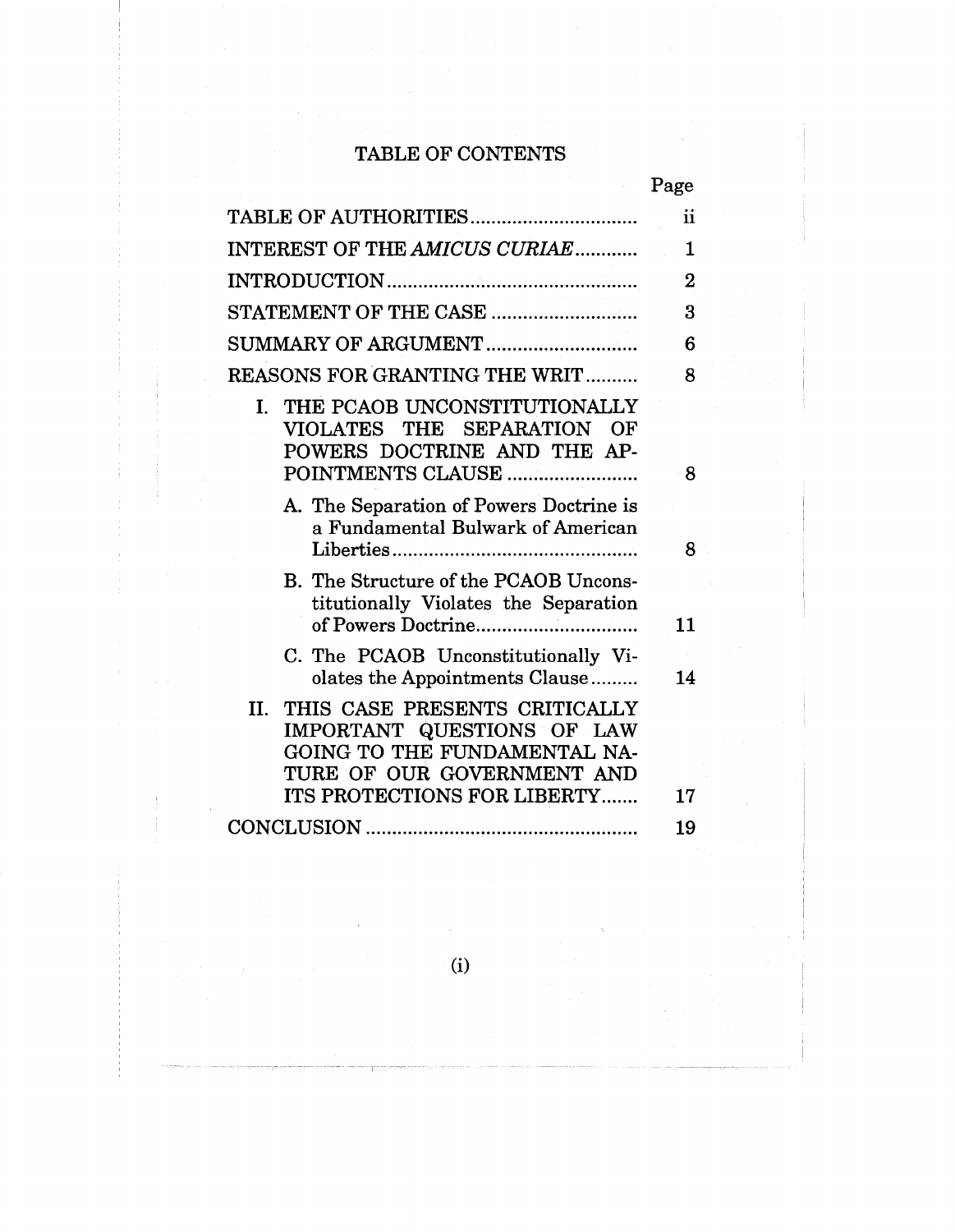### TABLE OF AUTHORITIES

# CASES Page *Buckley v. Valeo,* 424 U.S. 1, 124 (1976) ..... 8, 10 *Clinton v. City of New York,* 524 U.S. 417 (1998) ......................................................... 14 *Edmond v. United States,* 520 U.S. 651 (1997) .........................................................7, 15 *Ex parte Hennen,* 38 U.S. 230, 259-60 (1839) .......................................................... 17 *Humprhey's Executor v. United States,* 295 U.S. 602 (1935) .......................................... 7, 13 *Morrison v. Olson,* 487 U.S. 654 (1988) ....... 14, 17 *Myers v. United States,* 272 U.S. 52 (1926). 14, 16

#### CONSTITUTIONAL AUTHORITIES

| 8.9 |
|-----|
| ч.  |
|     |
|     |

#### **STATUTES**

| Sarbanes-Oxley Act of 2002, 15 U.S.C.         |   |
|-----------------------------------------------|---|
|                                               | з |
| Sect. 101(e)(4),(6), 15 U.S.C.<br>Sect.       |   |
|                                               | З |
| Sect. 101(e)(6), 15 U.S.C Sect. 7211(e)(6)    | 4 |
| Sect. 107(d)(3), 15 USC Sect. 7217(d)(3)      | 4 |
| Sect. 103(a)(1), 15 U.S.C. Sect. 7213(a)(1)   | 4 |
| Sect. 3(b), 15 U.S.C. Sect. 7202(b)           | 4 |
| Sect. 109(b)-(d), 15 U.S.C. Sect. 7219(b)-(d) | 4 |
| Sect. 107(b)(3), 15 U.S.C. Sect. 7217(b)(3)   | 5 |
| Sect. 107(b)(5), 15 U.S.C. Sect. 7217(b)(5)   |   |
|                                               | 4 |
|                                               | 5 |
|                                               |   |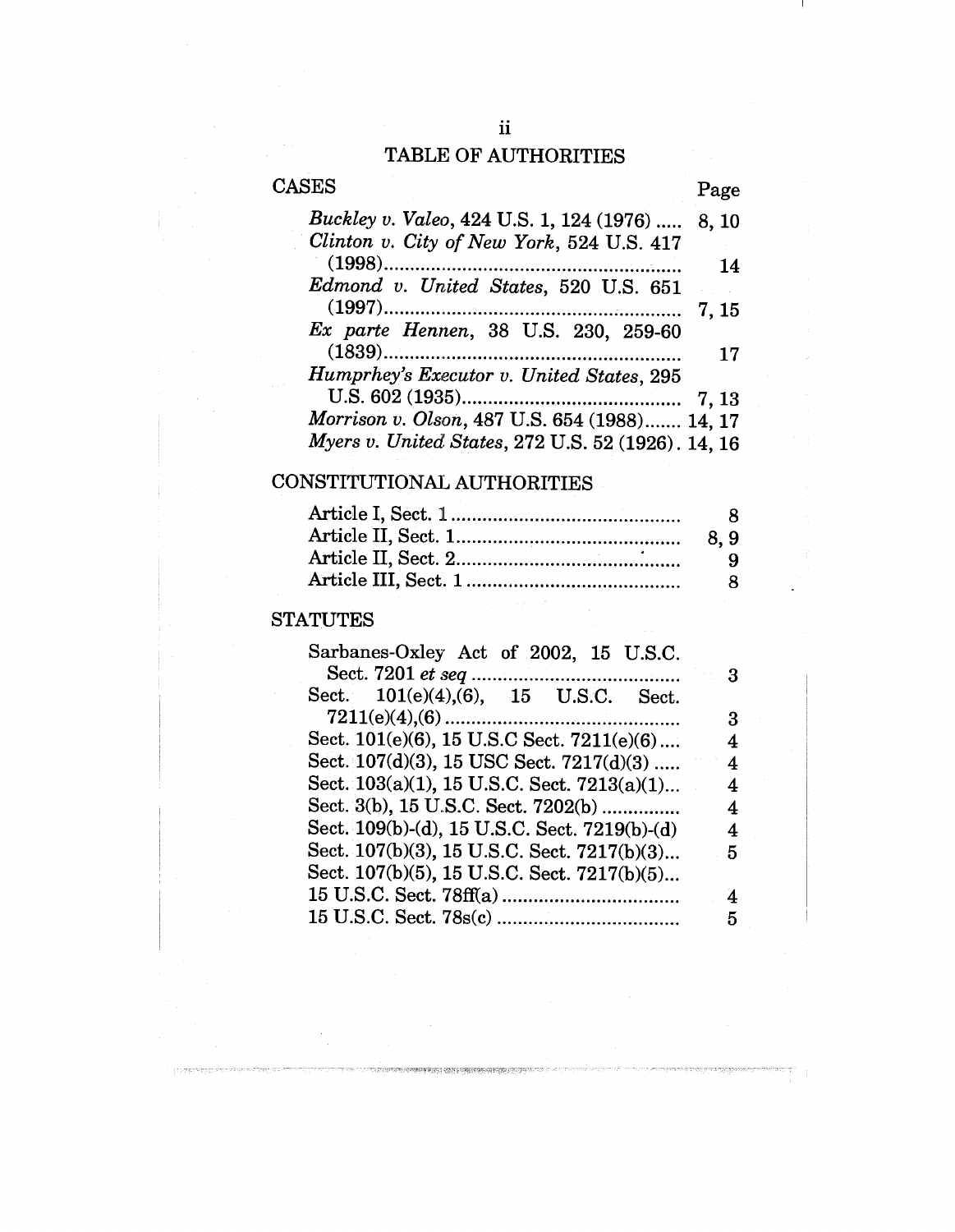| <b>TABLE OF AUTHORITIES-Continued</b> |  |      |
|---------------------------------------|--|------|
| <b>OTHER</b>                          |  | Page |
|                                       |  |      |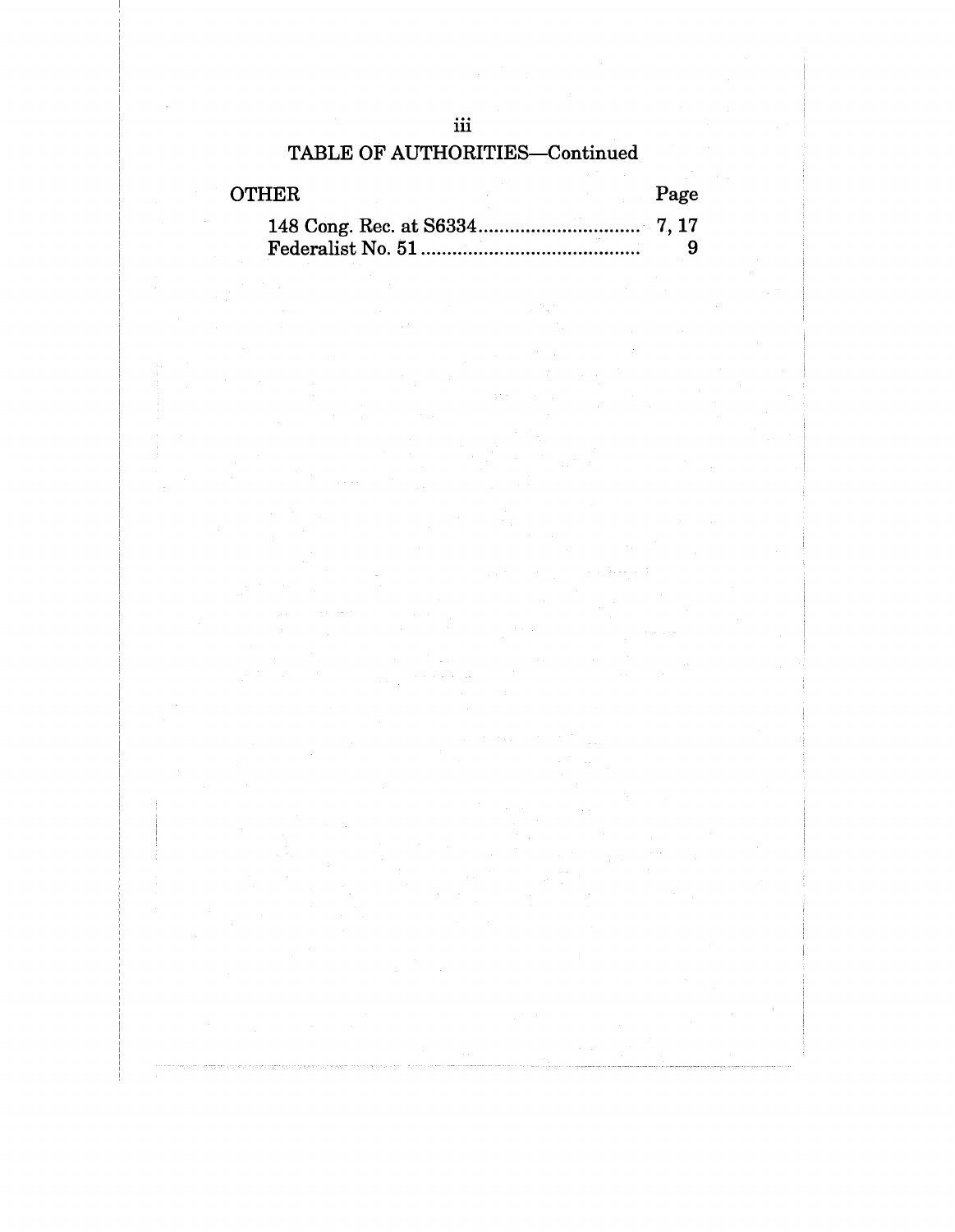## IN THE

# Supreme Court of the United States

FREE ENTERPRISE FUND and BECKSTEAD and WATTS, LLP, *Petitioners,*

PUBLIC COMPANY ACCOUNTING OVERSIGHT BOARD and UNITED STATES OF AMERICA, *Respondents.*

*V.*

**On Petition for a Writ of Certiorari to** the **United** States Court of Appeals for the **District** of Columbia **Circuit**

## *AMICUS CURIAE* **BRIEF OF THE AMERICAN CIVIL RIGHTS UNION IN SUPPORT OF PETITION FOR A WRIT OF CERTIORARI**

# INTEREST OF THE *AMICUS CURIAE1*

The American Civil Rights Union (ACRU) is a nonpartisan, non-profit legal/educational policy organization dedicated to defending all constitutional rights, not just those which might be politically cor-

<sup>1</sup> Peter J. Ferrara authored this brief for the American Civil Rights Union (ACRU). No counsel for either party authored the brief in whole or in part and no one apart from the ACRU made a monetary contribution to the preparation or submission of this brief.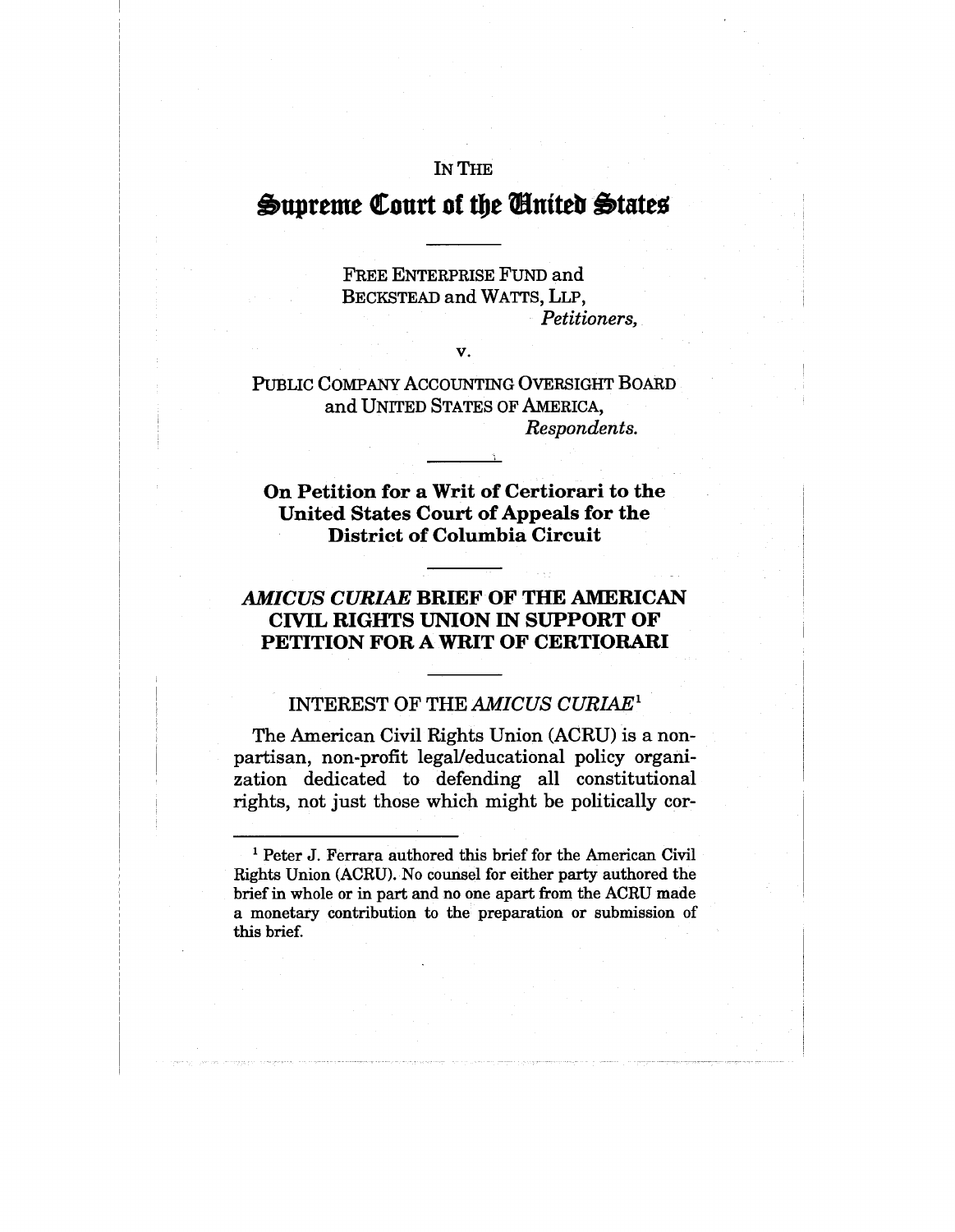rect or fit a particular ideology. It was founded in 1998 by long time Reagan policy advisor and architect of modern welfare reform Robert B. Carleson, and since then has filed *amicus curiae* briefs on constitutional law issues in cases nationwide.

Those setting the organization's policy as members of the Policy Board. are former U.S. Attorney General, Edwin Meese III; Pepperdine Law School Dean, Kenneth W. Starr; former Assistant Attorney General for Civil Rights, William Bradford Reynolds; John M. Olin Distinguished Professor of Economics at George Mason University, Walter E. Williams; former Harvard University Professor, Dr. James Q. Wilson; former Ambassador Curtin Winsor, Jr.; and Dean Emeritus of the UCLA Anderson School of Management, J. Clayburn LaForce.

This case is of interest to the ACRU because we seek to ensure that *all* constitutional rights are fully protected, not just those that may advance a particular ideology. That includes the protections for liberty embodied in the separation of powers.

All parties consented to the filing of this brief, and were timely notified..

#### INTRODUCTION

The doctrine of separation of powers is not an arcane constitutional technicality. It provides the foundation for the system of checks and balances that the founders carefully crafted to protect American liberties from the danger of overreaching government. It also enforces accountability of public officials in our democracy. Separation of powers, therefore, is one of the fundamental bulwarks of liberty in the American system of government.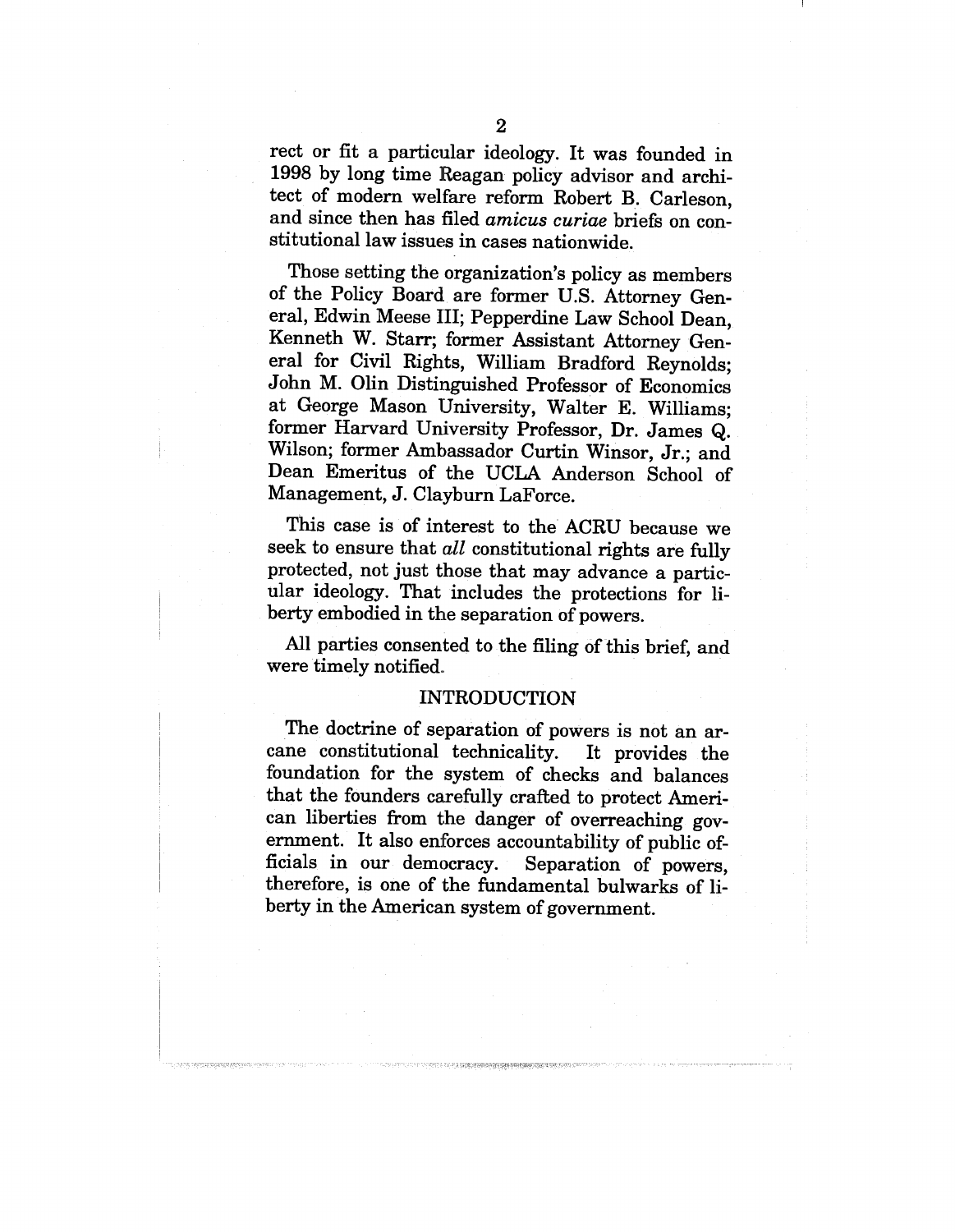Buried in the details of the present case is a precedent for a fundamental change in this system of government. What we have here is not only an independent agency, itself pushing the envelope on separation of powers. We have an agency, the Public Company Accounting Oversight Board, which maintains independence from its only executive oversight authority, which is itself an independent agency, the Securities and Exchange Commission. Moreover, Congress created this scheme precisely to remove the executive functions of the Board from the control and influence of the President.

We submit that this is an impermissible policy choice for the Congress under our Constitution, not an option Congress may choose when it seems to be "in the public interest." The Constitution has already made the choice that the executive functions of our government shall be under the authority of the President. If members of Congress object to that, their only option is to amend the Constitution, not enact a statute redistributing the President's constitutional authority.

This case involves a fundamental invasion of Presidential powers by an overreaching Congress. While the example here seems to involve a relatively technical Board with limited reach, if this executive function can be so thoroughly removed from the President, then others can be as well, with no apparent limiting principle. Ultimately, the President could be reduced to a functionary, with his powers redistributed to self-controlled and self-perpetuating boards and authorities subject only to the oversight of independent agencies, themselves removed from Presidential authority. Any step in this direction undermines the fundamental protections for the li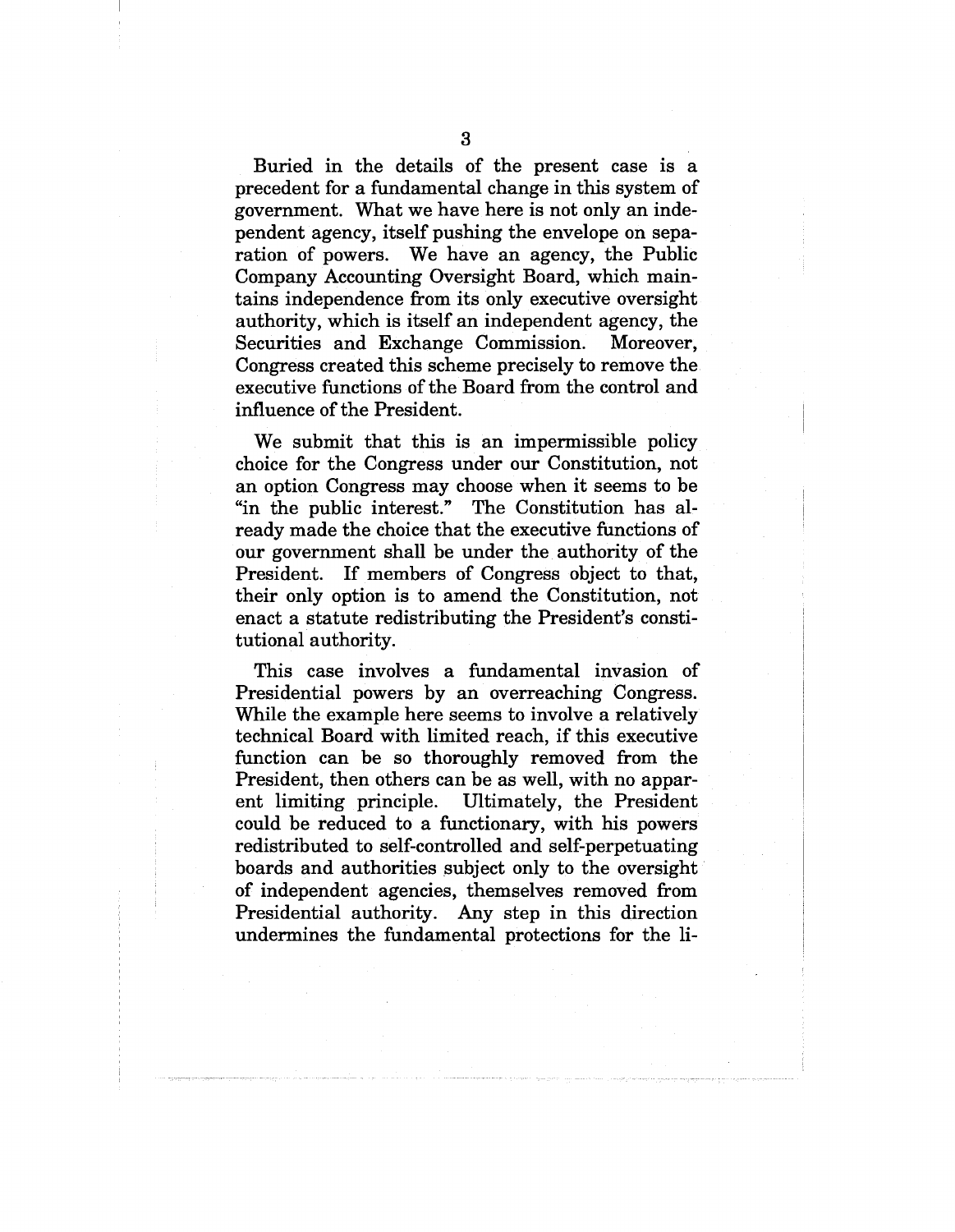berties of the American people embodied in the doctrine of separation of powers.

That is why we agree with Judge Kavanaugh in the dissenting opinion below, where he wrote that this case "is the most important separation-of-powers case regarding the President's appointment and removal powers to reach the courts in the last 20 years." Pet. App. 41a.

### STATEMENT OF THE CASE

In response to highly publicized, major corporate failures involving accounting scandals, Congress passed the Sarbanes-Oxley Act ("Sarbox") in 2002. Included in that Act was the creation of the Public Company Accounting Oversight Board ("PCAOB"), granted "massive, unchecked power, by design," to impose and enforce comprehensive regulatory requirements on accounting firms that audit public companies. The PCAOB is composed of five members authorized to carry out its duties by majority vote.

The PCAOB is separated and insulated from Presidential power and authority in the following ways:

The five PCAOB members are not appointed by the President, but instead are appointed by a majority vote of the Commissioners of the Securities and Exchange Commission ("SEC"). Sarbox Sect. 101(e)(4), (6), 15 U.S.C. Sect.  $7211(e)(4)$ , (6). The SEC is itself an independent agency whose activities in carrying out its responsibilities are not subject to the supervision and oversight of the President. Consequently, the President has no supervisory or oversight authority over who the SEC appoints to the PCAOB.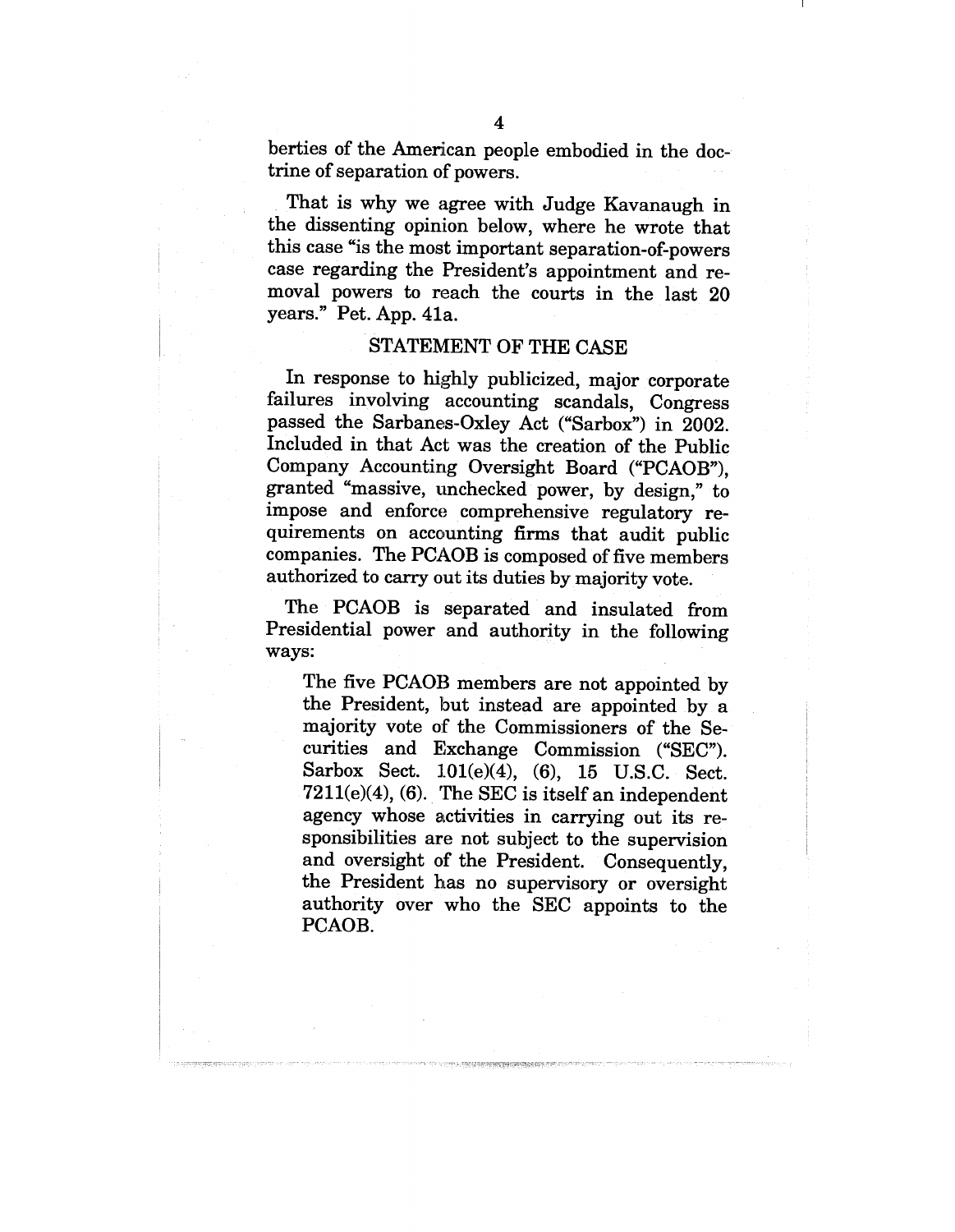The President also has no authority to remove any of the members of the PCAOB. Only the SEC can remove a PCAOB member, and then only after notice and a hearing, and a finding that the member (i) "has willfully violated" Sarbox requirements, PCAOB rules or the securities laws, (ii) "has willfully abused [his] authority," or (iii) "without reasonable justification or excuse, has failed to enforce compliance with any such provision or rule, or any professional standard." Sarbox Sects. 101(e)(6) & 107(d)(3), 15<br>USC Sects. 7211(e)(6) & 7217(d)(3). Conse-USC Sects.  $7211(e)(6)$  &  $7217(d)(3)$ . quently, even the SEC cannot remove PCAOB members for policy disagreements.

The President has no supervisory or oversight authority over the activities of the PCAOB, including the establishment of regulatory requirements *whose willful violation is classified and punished as a felony criminal offense.* Sarbox Sects. 103(a)(1), 15 U.S.C. Sect. 7213(a)(1), 3(b), 15 U.S.C. Sect. 7202(b); 15 U.S.C. Sect.  $78ff(a)$ .

The President also has no supervisory or oversight authority, or even influence, over the budget or financing of the PCAOB. The PCAOB sets its own budget, *financed by a tax it is empowered to levy itself on publicly traded companies.* Sarbox Sect. 109(b)-(d), 15 U.S.C. Sect. 7219(b)-(d).

Even the SEC's supervisory or oversight authority over the activities of the PCAOB is limited. The SEC has no control over the targets the PCAOB chooses to investigate, or how it conducts its investigations and regular inspections. Nor can it review the results of any inves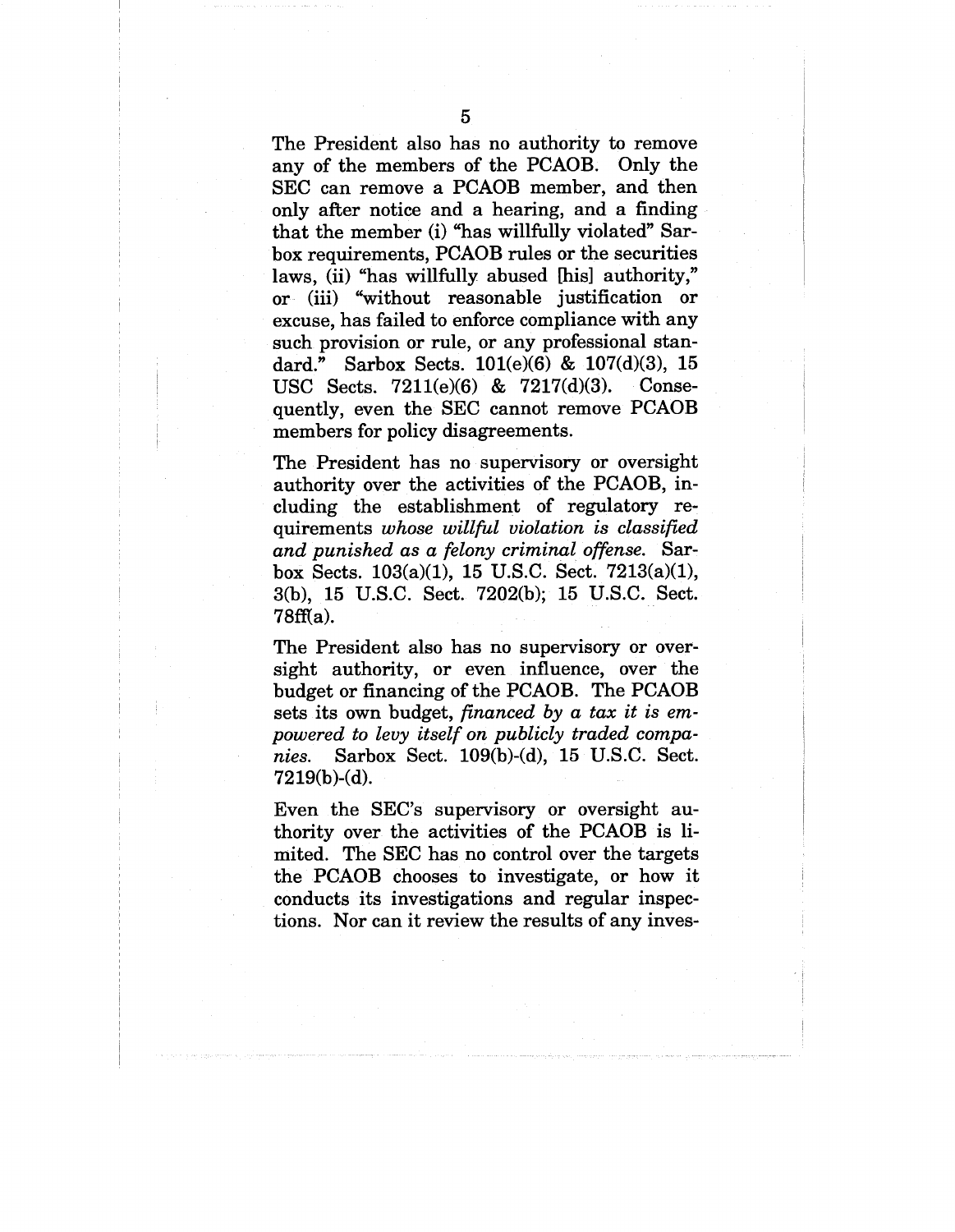tigation where no sanctions are imposed. Even where sanctions or imposed, the SEC can modify or cancel them only after notice and a hearing resulting in specific statutory findings. The SEC also has no authority over the PCAOB budget or the taxes it is empowered to impose under Sarbox.

Moreover, the SEC is required to approve any PCAOB rule or regulation "if it finds that the rule is consistent with the requirements of the Act and the securities laws, or is necessary or appropriate in the public interest or for the protection of investors." Sarbox Sect. 107(b)(3), 15 U.S.C. Sect. 7217(b)(3). The SEC can change such a rule or regulation on policy grounds only through notice and comment rulemaking. Sarbox Sect. 107(b)(5), 15 U.S.C. Sect. 7217(b)(5); 15 U.S.C. Sect. 78s(c).

The SEC does hold the power of nullifying or imposing limitations on the activities, functions, and operations of the PCAOB only if after notice and opportunity for a hearing, it finds specific statutorily designated wrongdoing.

Finally, the President's power over the SEC, as an independent agency, is limited as well. While the President does appoint SEC commissioners, he can remove them only for cause, which does not include policy disagreements. Moreover, since the President has no supervisory or oversight authority over the SEC, he has no such authority over how the SEC handles the powers it does have over the PCAOB.

Petitioners Beckstead and Watts, an accounting firm subject to injury by the PCAOB, and Free Enterprise Fund, an organization with members subject to the PCAOB's authority, brought this action seek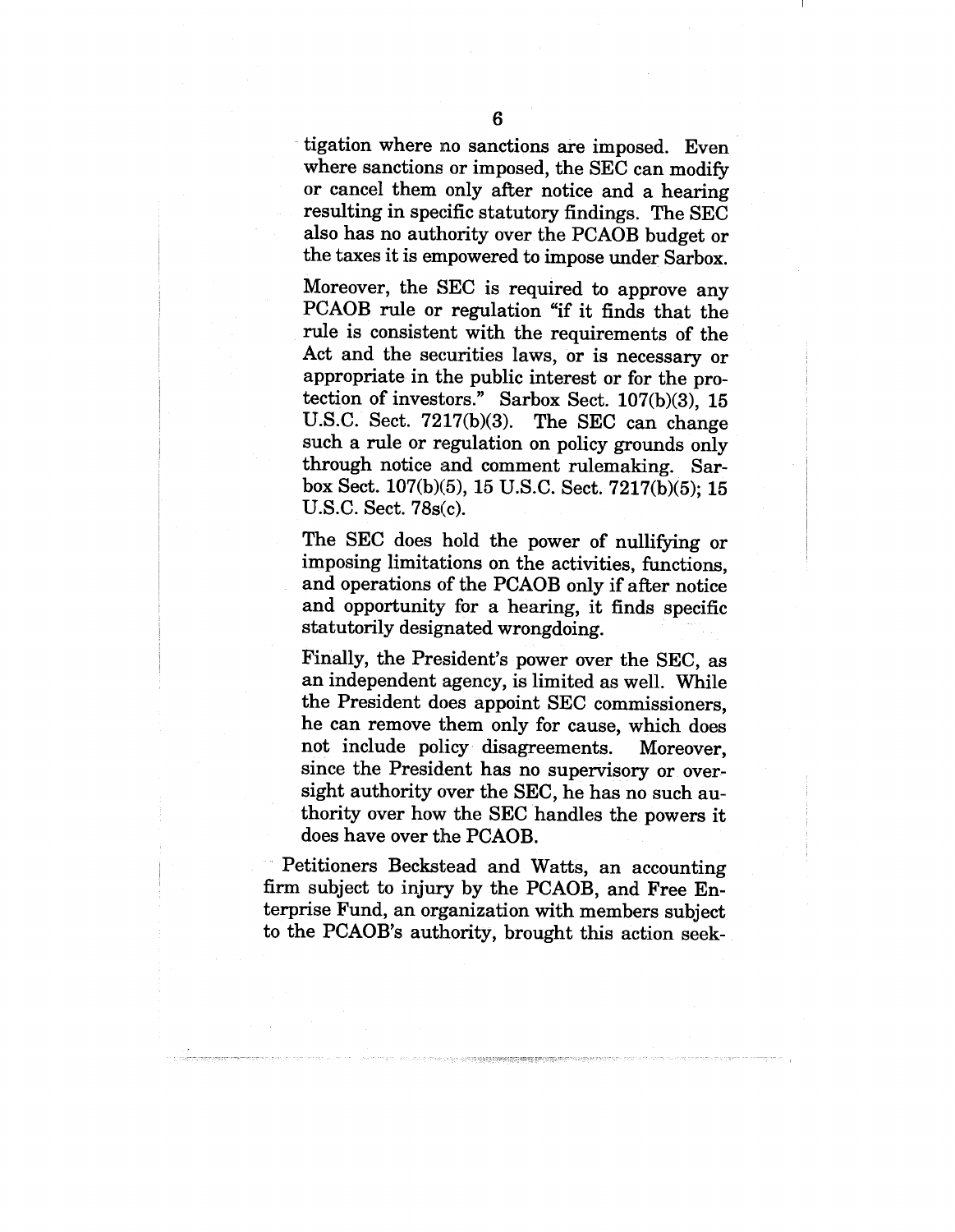ing a declaratory judgment that the PCAOB is unconstitutional, and an injunction prohibiting the PCAOB from further operations. Pet. App. 8a, 109all0a.

The district court granted summary judgment for respondents. Pet. App. l12a-117a. The D.C. Circuit Court of Appeals affirmed 2-1, Judge Kavanaugh dissenting. Pet. App. 2a-111a. The full circuit voted 5-4 to deny rehearing *en banc.* Pet. App. la.

### SUMMARY OF ARGUMENT

The Constitution's careful Separation of Powers structure is one of the fundamental bulwarks of American liberty. This is why faithfully maintaining the Constitution's Separation of Powers is so important.

Yet, under the statute at issue in this case, the President has no role or authority in either appointing or removing the five members of the PCAOB.

The President also has no supervisory or oversight authority over the day-to-day activities of the PCAOB in carrying out its functions, even though the PCAOB even has the power to establish and enforce regulatory requirements *whose willful violation is classified and punished as a felony criminal offense.*

The President also has no role or authority over the budget of the PCAOB, which is set solely by the PCAOB and financed by the power granted in Sarbox to impose, enforce, and administer a tax on publicly traded companies, a power over which the President again has no role or authority.

Even the SEC's supervisory or oversight authority over the activities of the PCAOB is limited. But the President's power over the SEC, which is an inde-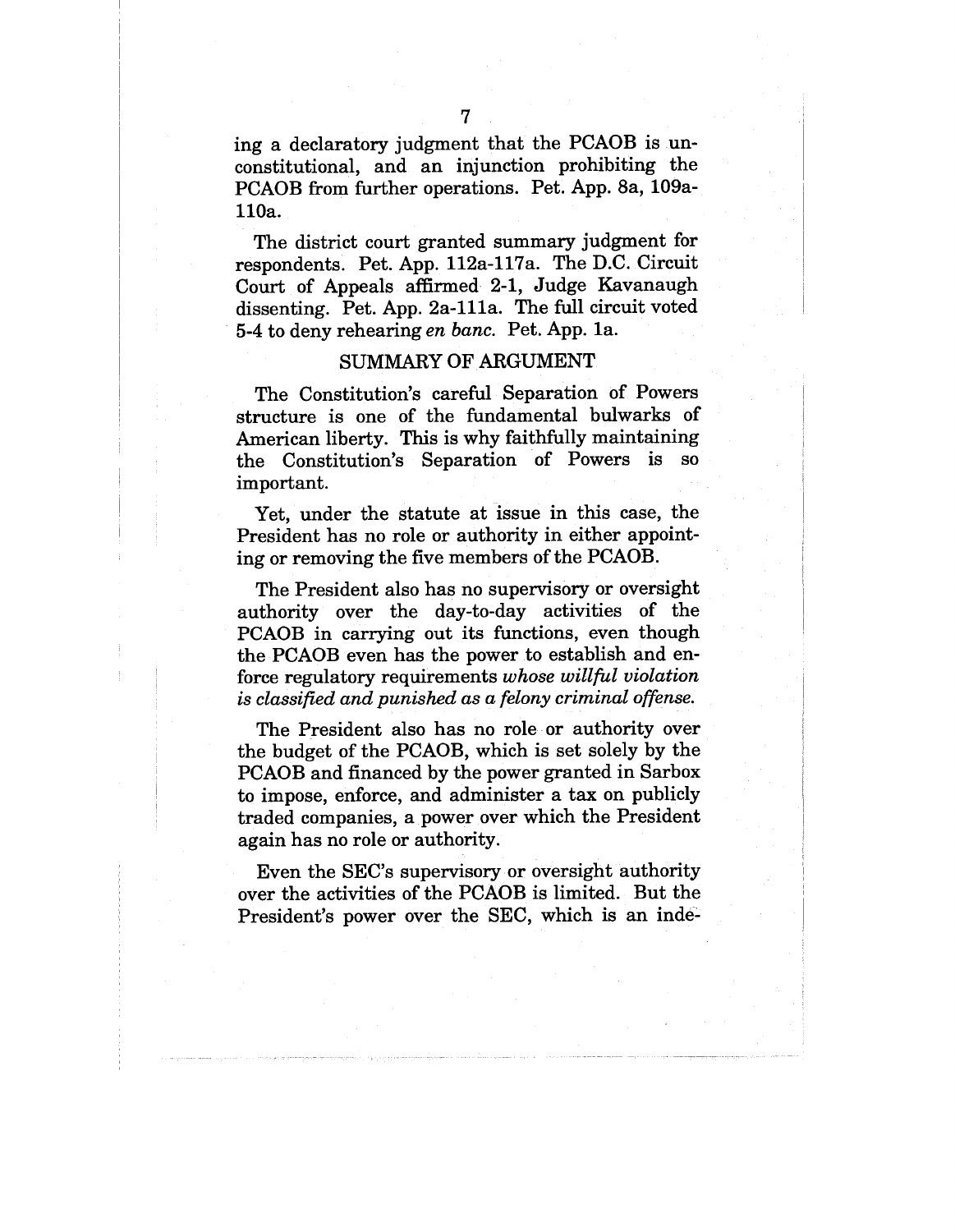pendent agency, is sharply limited as well. In particular, since the President has no supervisory or oversight authority over the SEC, he has no such authority over how the SEC handles the powers it does have over the PCAOB.

Consequently, the President's power and authority over the PCAOB could not be more thoroughly removed. Judge Kavanaugh rightly characterized the PCAOB in his dissent below as "an independent agency appointed by and removable only for cause by another independent agency" (Pet. App. at 42a), saying also, "[T]his case is *Humphrey's Executor* squared  $\ldots$ ." (Pet. App. at 42a).

Such thorough removal of Presidential power and authority has not been previously countenanced in our system of government, and cannot be squared with the very concept of Separation of Powers.

Under the Appointments Clause, applying the test established in *Edmond v. United States,* 520 U.S. 651 (1997), the members of the PCAOB must be considered principal officers who must be appointed by the President with the advice and consent of the Senate, given their powers and their independence even from the SEC. Since PCAOB members are appointed by the SEC alone, Sarbox unconstitutionally violates the Appointments Clause as well.

We agree with Judge Kavanaugh who stated in dissent below that this is "the most important separation-of-powers case regarding the President's appointment and removal powers to reach the courts in the last 20 years." Pet. App. 41a. Congress in this case expressly sought to test the outer limits of the Separation of Powers Doctrine, openly proclaiming the creation of a "Fifth Branch of the Federal Gov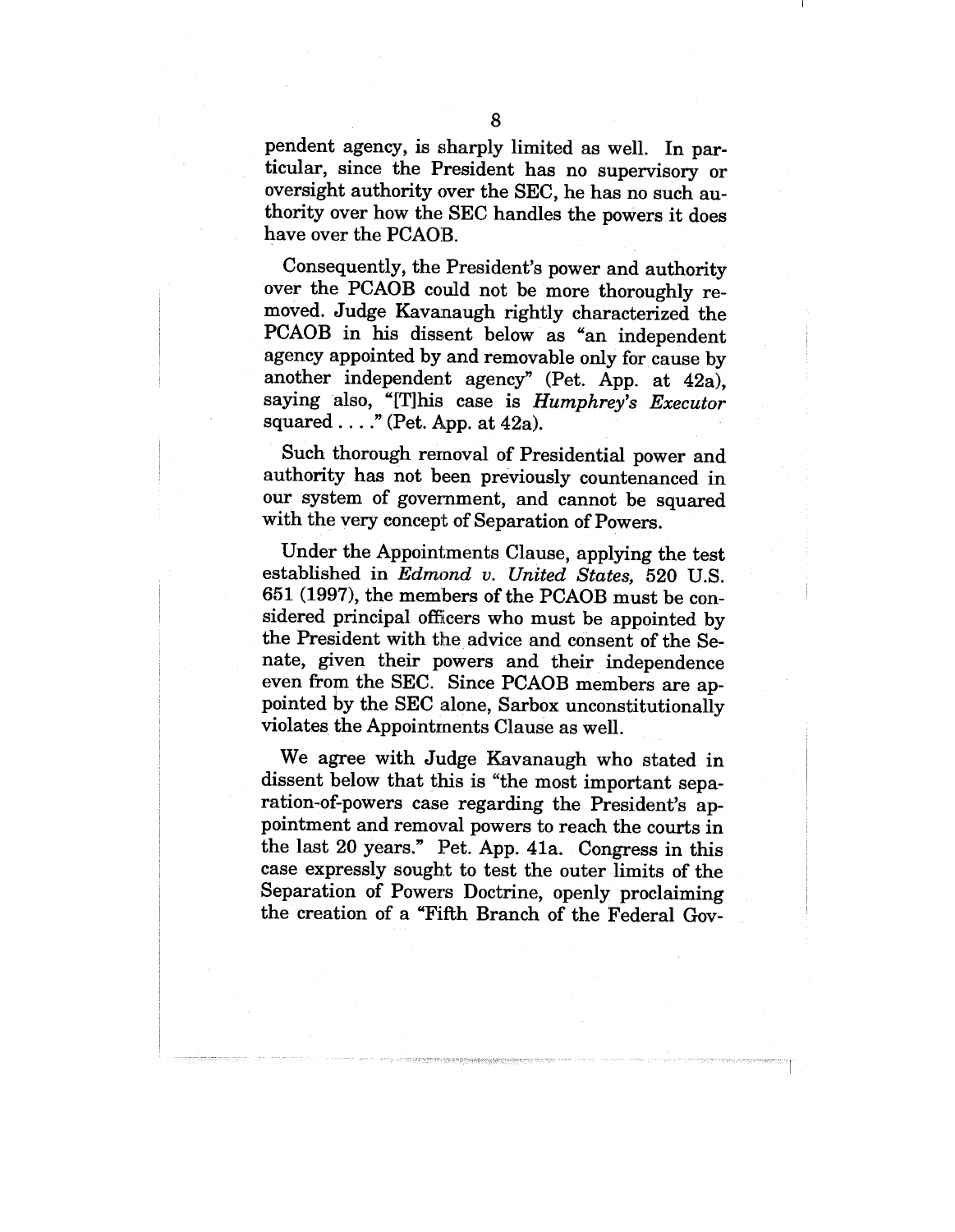ernment" (Pet. App. at 72) with sharply reduced Presidential control even as compared to "Fourth Branch" independent agencies. Yet, the PCAOB has been granted "massive power, unchecked by design." 148 Cong. Rec. at S6334.

This case consequently presents a dangerous precedent for Congressional authority to rewrite the Constitution and its Separation of Powers, providing for sharply reduced Presidential power and control over its own Executive Branch. We respectfully submit that this Court cannot allow this new threatening development in our law to go forward without at least providing review.

## REASONS FOR GRANTING THE WRIT

- I. THE PCAOB UNCONSTITUTIONALLY VI-OLATES THE SEPARATION OF POWERS DOCTRINE AND THE APPOINTMENTS CLAUSE.
	- A. The Separation of Powers Doctrine is a Fundamental Bulwark of American Liberties.

As the Court explained in *Buckley v. Valeo,* 424 U.S. 1, 124 (1976),

"The principle of separation of powers was not simply an abstract generalization in the minds of the Framers: it was woven into the document that they drafted in Philadelphia in the summer of 1787. Article I, s 1, declares: 'All legislative Powers herein granted shall be vested in a Congress of the United States.' Article II, s 1, vests the executive power 'in a President of the United States of America,' and Art. III, s 1, declares that 'The judicial Power of the United States, shall be vested in one supreme Court, and in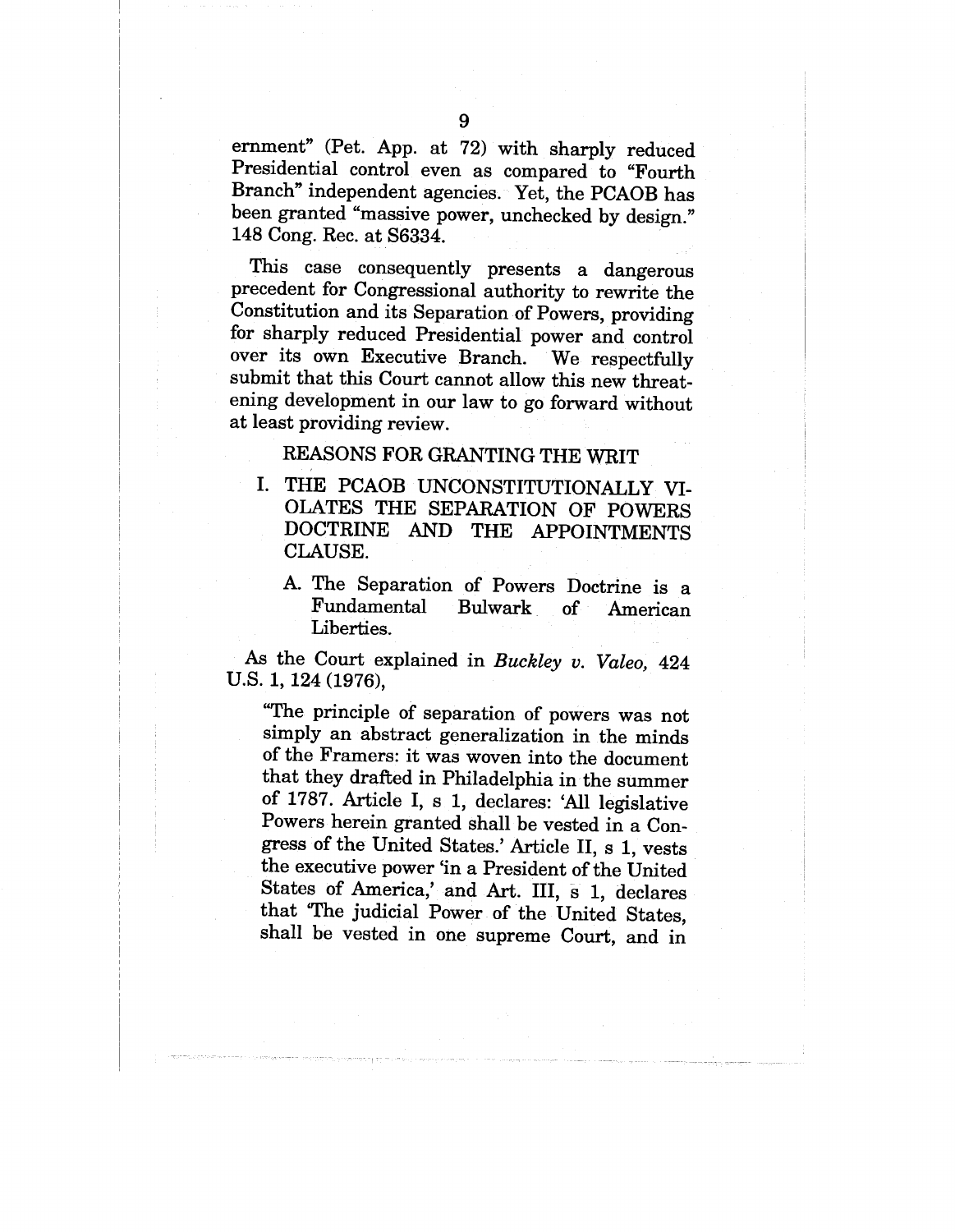such inferior Courts as the Congress may from time to time ordain and establish."

Article II further defines the Executive Power in stating that the President shall have the sole power and responsibility to "take care that the laws be faithfully executed."

To enable the President to carry out the Executive Power granted in Article II, Section 1, Article II, Section 2 includes the Appointments Clause, which states,

"(The President) shall nominate, and by and with the Advice and Consent of the Senate, shall appoint.., all other Officers of the United States, whose Appointments are not herein otherwise provided for, and which shall be established by Law: but the Congress may by Law vest the Appointment of such inferior Officers, as they think proper, in the President alone, in the Courts of Law, or in the Heads of Departments."

The Constitution's careful Separation of Powers structure is one of the fundamental bulwarks of American liberty. The separation of the powers of the government into three independent branches stymies any effort to aggregate oppressive power to be imposed on the American people. Oppressors in the legislative branch can only enact oppressive laws. The Executive may still fail to carry out those laws oppressively. Or the Judiciary may still fail to uphold and enforce such laws or their oppressive execution. By contrast, if all of these powers were combined in one force, then a single oppressive impulse could invade the liberties of the American people.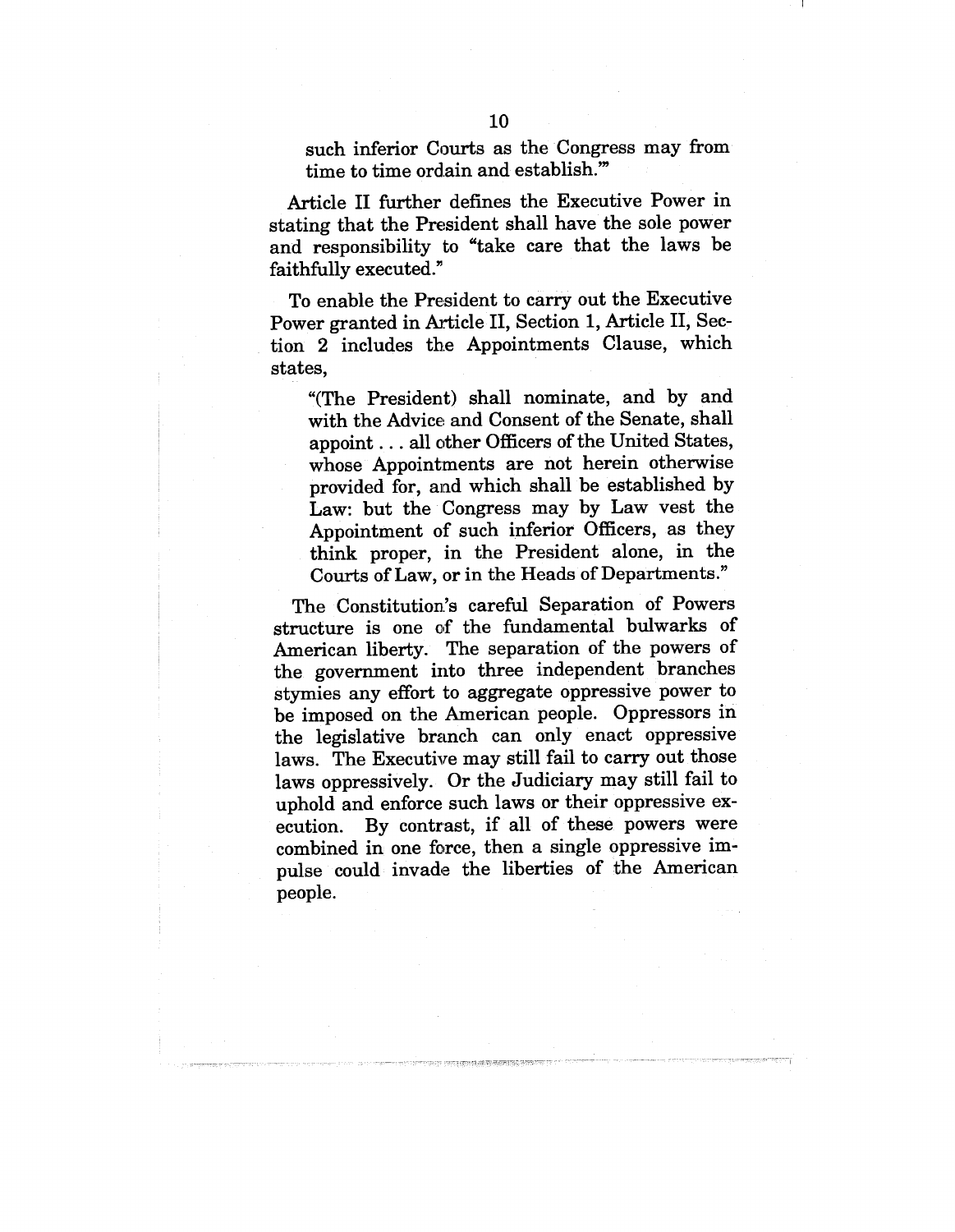Moreover, the separation of the powers of the state into three separate branches provides the foundation for the system of checks and balances our founders also carefully crafted to protect American liberty. If the legislative branch seeks to adopt oppressive laws, the separate and independent Executive can oppose them and refuse to execute them in an oppressive manner. The separate and independent Judiciary can also refuse to uphold and enforce them, and even strike them down. Or a runaway Executive can be checked by restraining laws adopted by the Legislature, or by the rulings of the Judiciary. But, again, if these powers were combined in one force, these checks and balances would be lost.

## As the Court again explained in *Buckley,*

"The Framers regarded the checks and balances that they had built into the tripartite Federal Government as a self-executing safeguard against the encroachment or aggrandizement of one branch at the expense of the other. As Madison put it in Federalist No. 51:"This policy of supplying, by opposite and rival interests, the defect of better motives, might be traced through the whole system of human affairs, private as well as public. We see it particularly displayed in all the subordinate distributions of power, where the constant aim is to divide and arrange the several offices in such a manner as that each may be a check on the other that the private interest of every individual may be a sentinel over the public rights. These inventions of prudence cannot be less requisite in the distribution of the supreme powers of the State."

424 U.S. at 122-123.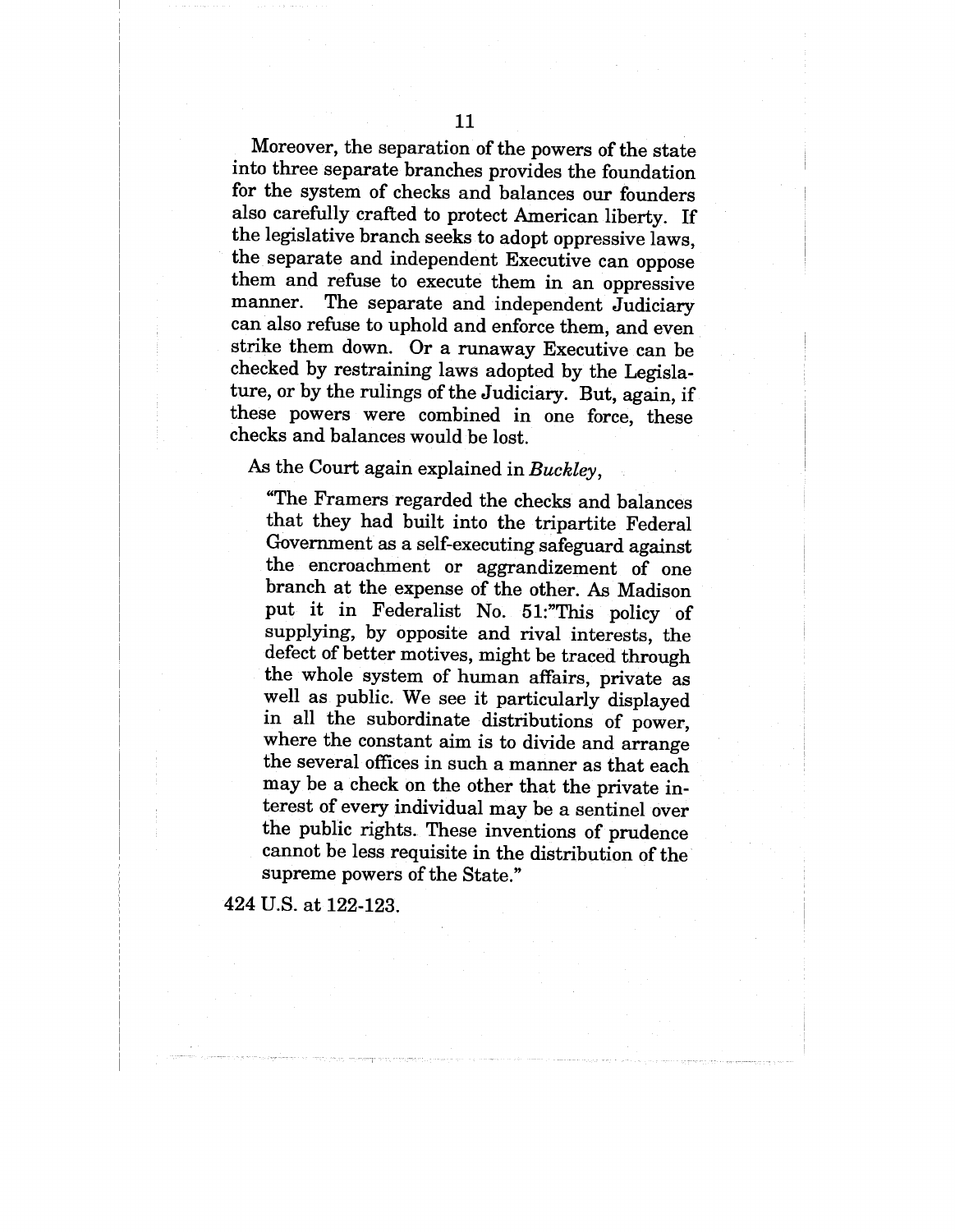Finally, with the three fundamental powers of government carefully separated, the conduct of public officials is far more transparent, and they can be far more readily held accountable for their misdeeds. Members of Congress can be held accountable for bad and oppressive laws they enact. Or the President can be held accountable for bad or oppressive execution of the laws, or, more to the point of the present case, for bad, incompetent, or oppressive appointments.

As Judge Kavanaugh wrote in dissent below,

"The Framers of our Constitution took great care to ensure that power in our system was separated into three branches, not concentrated in the Legislative Branch; that there were checks and balances among the three branches; and that one individual would be ultimately responsible and accountable for the exercise of executive power."

#### Pet. App. at 46a.

This is why faithfully maintaining the Constitution's Separation of Powers is so important.

> B. The Structure of the PCAOB Unconstitutionally Violates the Separation of Powers Doctrine.

As discussed above, the President has no role in appointing the five members of the PCAOB. Sarbox specifically grants that power to the five commissioners of the SEC, itself an independent agency from the Executive Branch and the President. Since the President has no supervisory or oversight authority over the activities or policies of the independent SEC, he has no supervisory or oversight authority over who the SEC appoints to the PCAOB.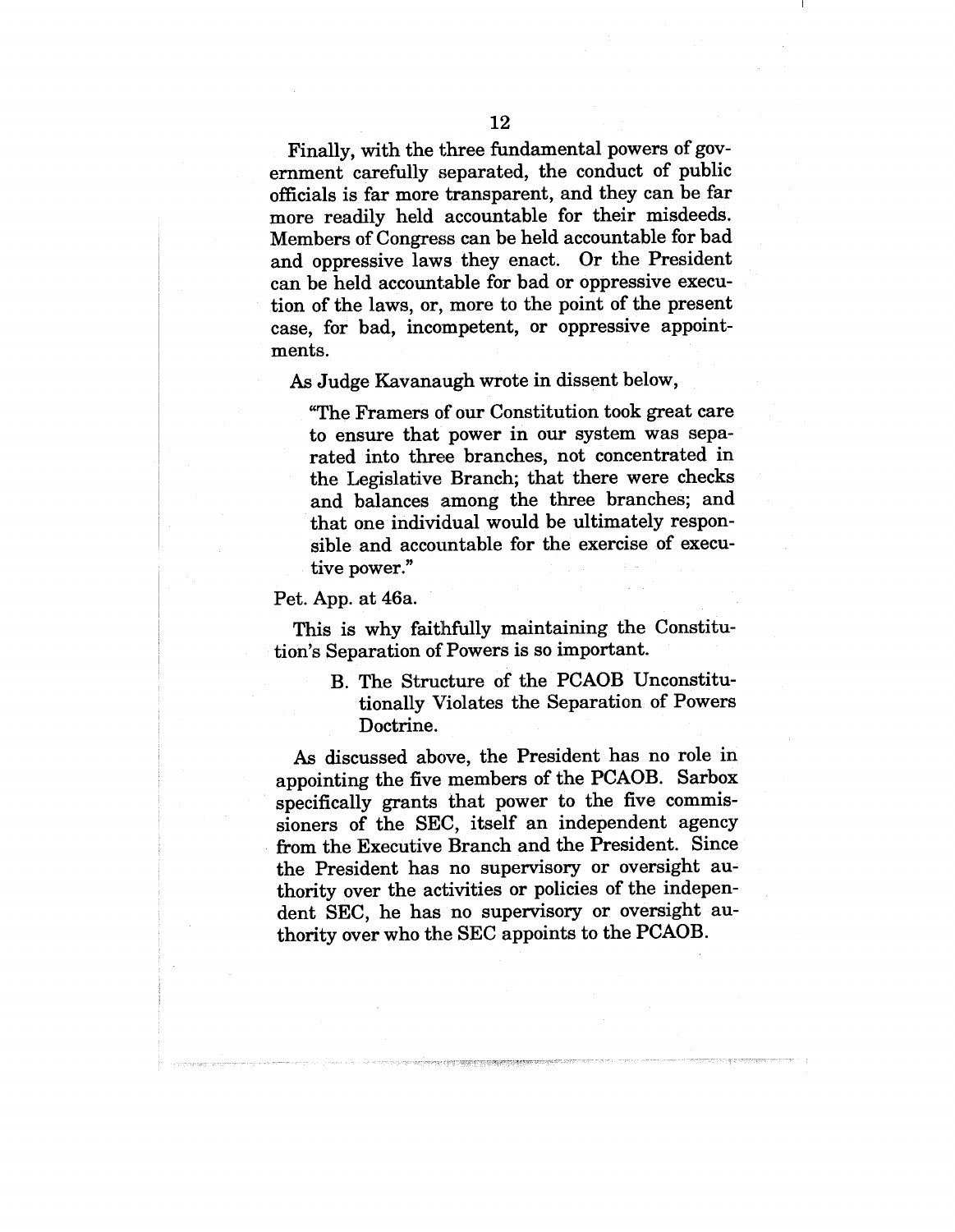The President also has no authority to remove any of the five members of the PCAOB. -Again, under Sarbox, only the SEC can remove a PCAOB member, and then only for specific, statutorily defined cause, found after notice and a hearing. Consequently, even the SEC cannot remove PCAOB members for policy disagreements.

The President also has no supervisory or oversight authority over the day-to-day activities of the PCAOB in carrying out its functions. Yet, the PCAOB even has the power to establish and enforce regulatory requirements *whose willful violation is classified and punished as a felony criminal offense.*

The President also has no role or authority over the budget of the PCAOB, which is set solely by the PCAOB and financed by the power granted in Sarbox to impose, enforce, and administer a tax on publicly traded companies, a power over which the President again has no role or authority.

Even the SEC's supervisory or oversight authority over the activities of the PCAOB is limited. The SEC has no role or authority regarding the targets the PCAOB chooses to investigate, how it conducts its investigations and regular inspections, or the results of any investigation where no sanctions are imposed. The SEC can modify or cancel sanctions or penalties imposed by the PCAOB, but only after notice and a hearing resulting in specific statutory findings. The SEC also has no authority over the PCAOB budget or the taxes it is empowered to impose under Sarbox.

The SEC does have the power to change PCAOB rules and regulations on policy grounds after notice and comment rulemaking. It can also nullify or impose limitations on the activities, functions, and op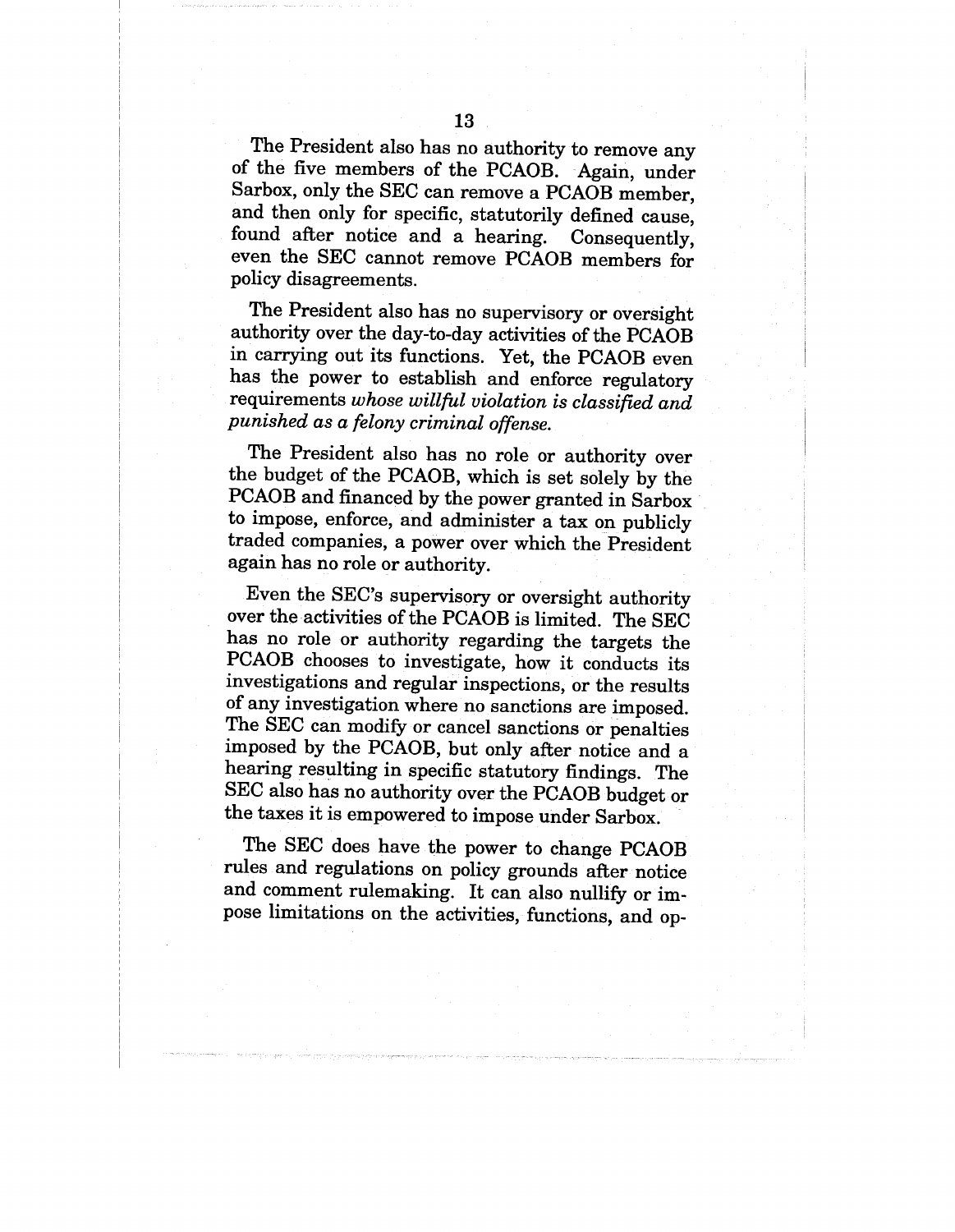erations of the PCAOB, but only after notice and opportunity for a hearing, finding specific statutorily designated wrongdoing.

But the President's power over the SEC, which is an independent agency, is sharply limited as well. While the President does appoint SEC commissioners, he can remove them only for cause, which does not include policy disagreements. Moreover, since the President has no supervisory or oversight authority over the SEC, he has no such authority over how the SEC handles the powers it does have over the PCAOB.

Consequently, the President's power and authority over the PCAOB could not be more thoroughly removed, except maybe if the power of appointment and removal had been granted to the Speaker of the House. Judge Kavanaugh rightly characterized the PCAOB in his dissent below as "an independent agency appointed by and removable only for cause by another independent agency" (Pet. App. at 42a, continuing:

"[T]his case is  $Humphrey's$   $Executor<sup>2</sup>$  squared .... [U]nder this statute [Sarbox], the President is two levels of for cause removal away from Board [PCAOB] members, a previously unheard-of restriction on and attenuation of the President's authority over executive officers. This structure effectively eliminates any Presidential power to control the PCAOB, notwithstanding that the Board performs numerous regulatory and law enforcement functions at the core of the executive power."

Pet. App. at 42a-43a.

*~ Humprhey's Executor v. United States,* 295 U.S. 602 (1935).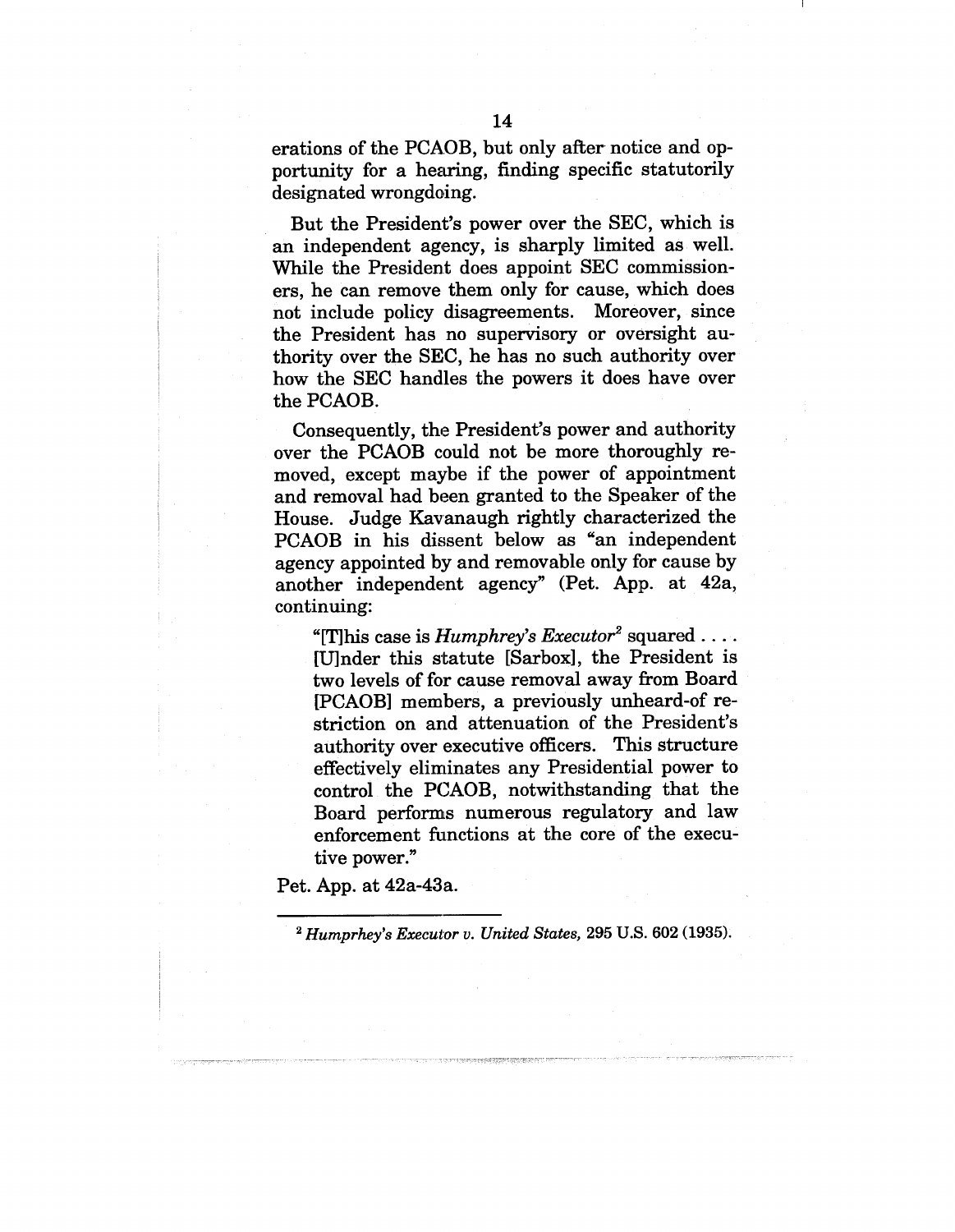Kavanaugh continues,

"By restricting the President's authority over the Board, the Act renders this Executive Branch agency unaccountable and divorced from Presidential control to a degree not previously countenanced in our constitutional structure.

Pet. App. at 45a. Kavanaugh recognized that removing all Presidential authority and control over the PCAOB was precisely Congress's purpose and intent in Sarbox, saying, "This was not inadvertent; Members of Congress designed the PCAOB to have 'massive, unchecked power." *Id.* But under our Constitution, this is an impermissible legislative purpose, as it expressly involves invasion of the President's Executive powers by the Congress. Kavanaugh explains,

"Our constitutional structure is premised, however, on the notion that such unaccountable power is inconsistent with individual liberty. 'The purpose of the separation and equilibration of powers in general, and of the unitary Executive in particular, was not merely to assure effective government but to preserve individual freedom."

*Id.* (Quoting Justice Scalia dissenting in *Morrison v. Olson,* 487 U.S. 654, 727 (1988)). *see also Clinton v. City of New York,* 524 U.S. 417, 450 (1998)(Kennedy, J. concurring) ("Liberty is always at stake when one or more of the branches seek to transgress the separation of powers.").

Judge Kavanaugh rightly concluded, "The PCAOB contravenes these bedrock constitutional principles, as well as long-standing Supreme Court precedents, and it is therefore unconstitutional." Pet. App. at 46a.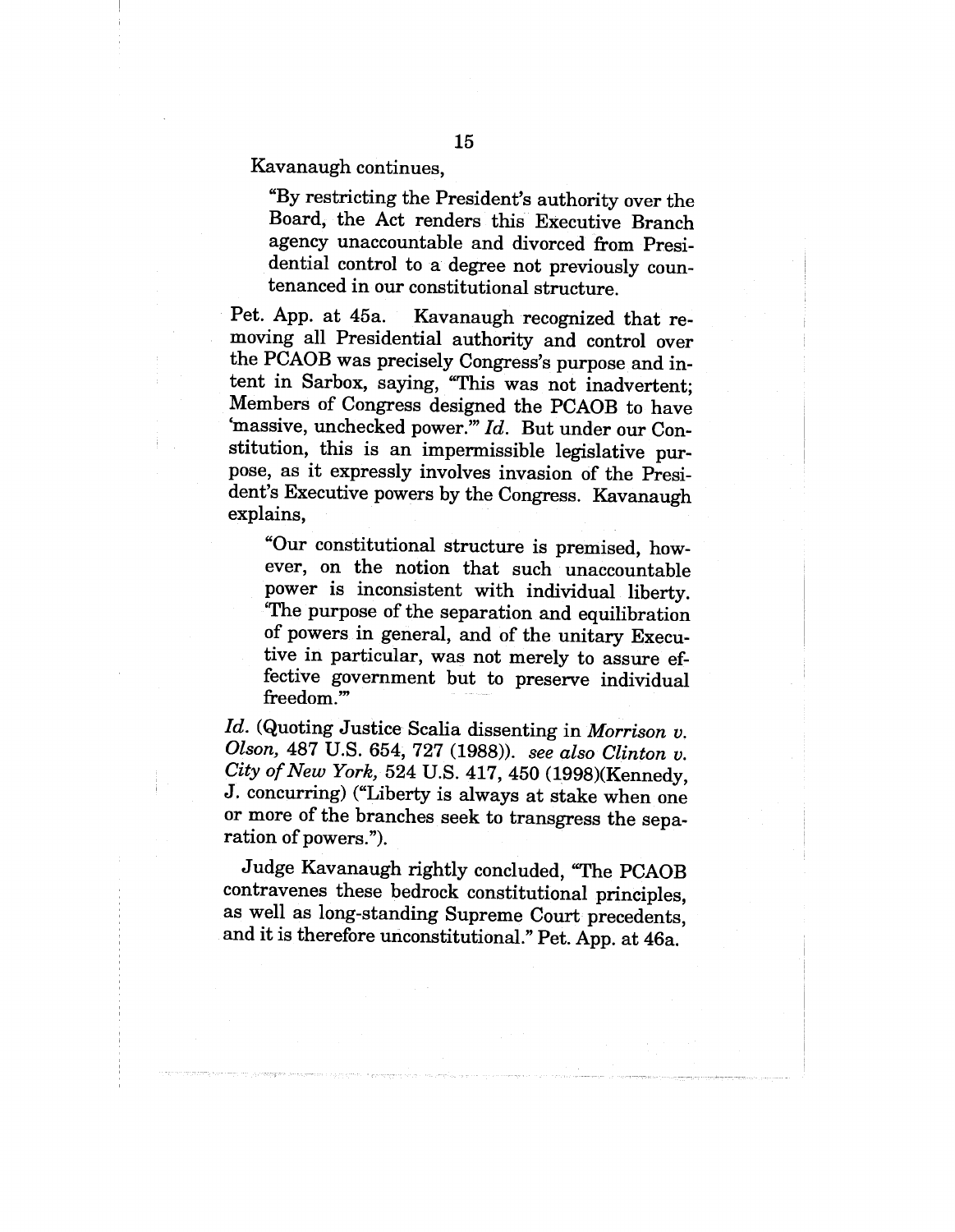## C. The PCAOB Unconstitutionally Violates the Appointments Clause.

The Appointments Clause, quoted above, is essential to the President's Executive powers under the Constitution's Doctrine of Separation of Powers. As the Court explained in *Myers v. United States,* 272 U.S. 52 (1926),

~The vesting of the executive power in the President was essentially a grant of the power to execute the laws. But the President alone and unaided could not execute the laws. He must execute them by the assistance of subordinates .... As he is charged specifically to take care that they be faithfully executed, the reasonable implication . . . was that as part of his executive power he should select those who were to act for him under his direction in the execution of the laws."

#### *Id.* at 117. The Court continued,

~Our conclusion on the merits.., is that article 2 grants to the President the executive power of the government *i.e.* the general administrative control of those executing the laws, including the power of appointment and removal of executive officers, a conclusion confirmed by his obligation to take care that the laws be faithfully executed  $\dots$ ."

#### *Id* at 163-164.

Under the Appointments Clause, the members of the PCAOB must be considered principal officers who must be appointed by the President with the advice and consent of the Senate. *Edmond v. United States,* 520 U.S. 651 (1997). As Judge Kavanaugh explained below,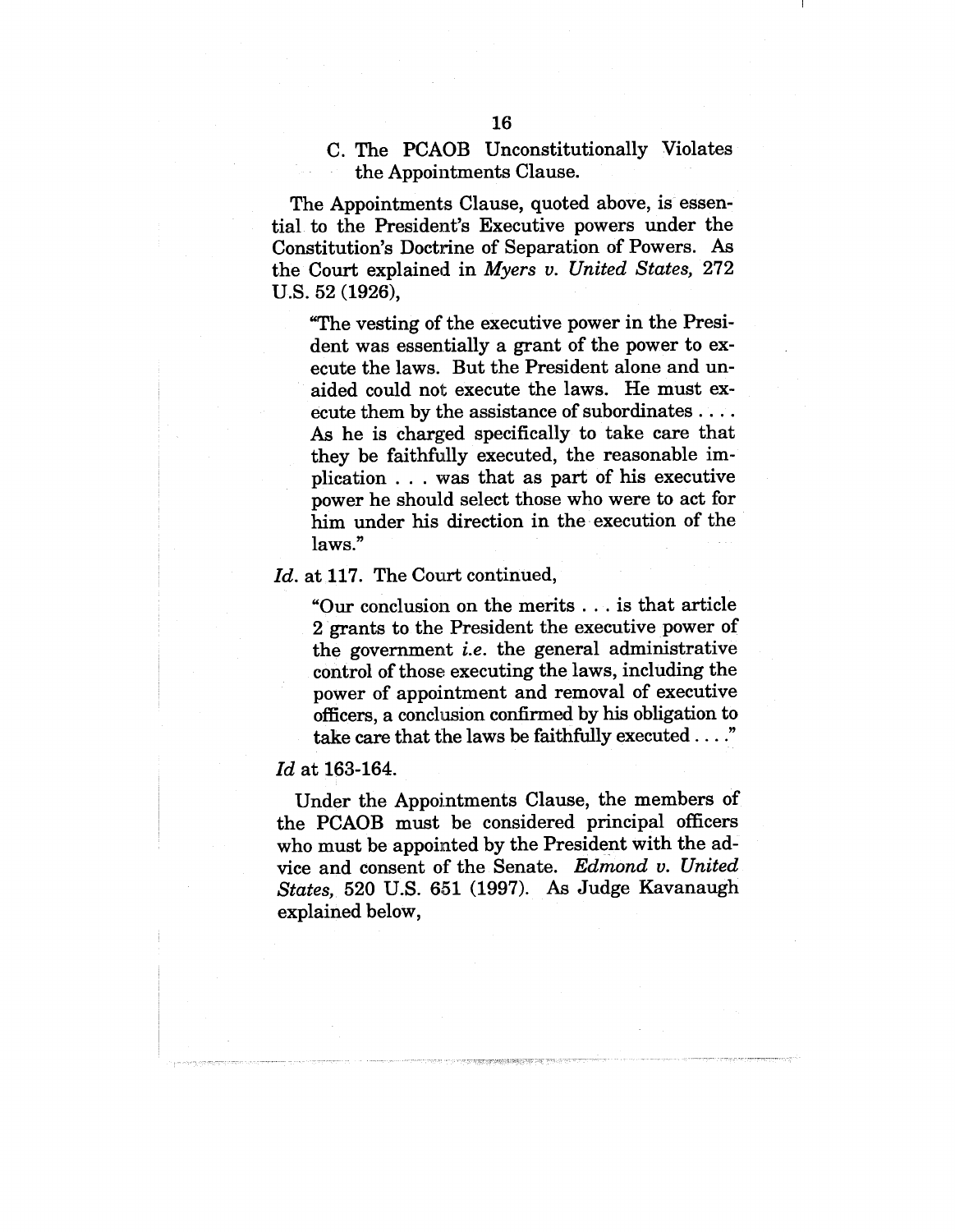"They are not inferior officers because they are not 'directed and supervised' by the SEC: The PCAOB members are not removable at will by the SEC, the SEC does not have statutory authority to remove them for failure to follow substantive SEC direction or supervision; and the SEC does not have statutory authority to prevent and affirmatively command, and to manage the ongoing conduct of, Board inspections, Board investigations, and Board enforcement actions. Moreover, as the statutory text demonstrates, the very purpose of this statute was precisely to create an accounting board that would operate with some substantive independence from the SEC, not one that would be 'directed and supervised' by the SEC."

Pet. App. at 44a-45a. Judge Kavanaugh rightly concluded,

"Because PCAOB members are principal officers under the *Edmonds* test, they must be appointed by the President with the advice and consent of the Senate. The Board members are appointed by the SEC alone; therefore the statute [Sarbox] violates the Appointments Clause as well."

#### Pet. App. at 45a.

Besides this definitive resolution of the issue, for all of the same reasons just noted above, the SEC cannot be considered the Head of a Department which includes the PCAOB, contrary to the inadequate analysis of the 2-1 majority opinion below. If the SEC were the Head of a Department including the PCAOB, the PCAOB would not have all the independence from the SEC noted by Judge Kavanaugh above.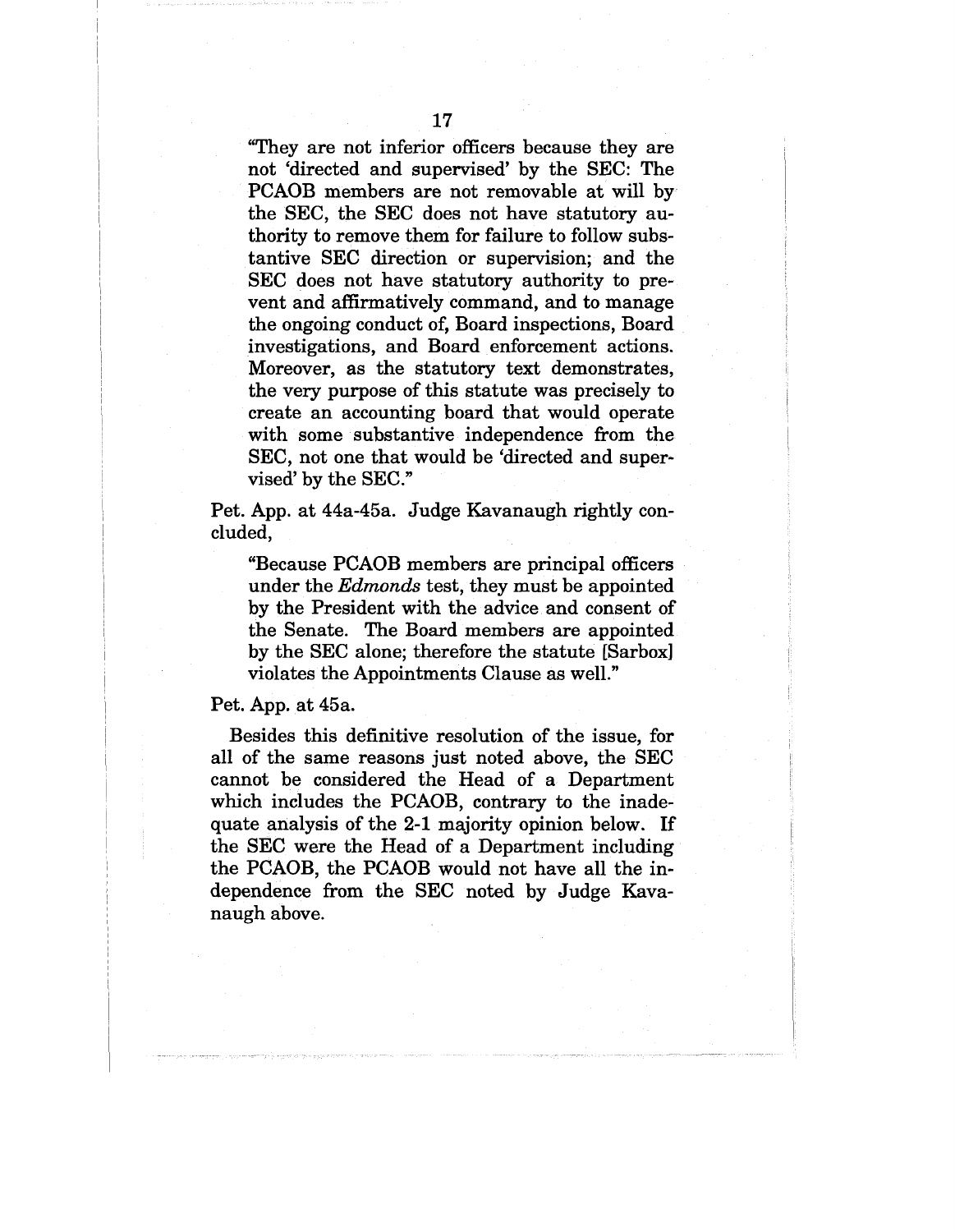Moreover, the "the Heads of Departments" referenced in the Appointments Clause clearly refers to senior officials of the President's executive branch, not independent agencies removed from the President's authority. As Judge Kavanaugh stated, "The Supreme Court has recognized that when the head of a department appoints inferior officers in that department, the President technically exercises his removal authority over those inferior officers through his alter ego, the department head." Pet. App. 43a. *See Myers,* 272 U.S.. at 133 (referring to "alter ego" of President); *Morrison,* 487 U.S. at 692 (describing Attorney General as President's alter ego for removal of inferior officer by Attorney General); *Ex parte Hennen*, 38 U.S. 230, 259-60 (1839). But an independent agency like the SEC is transparently not the alter ego of the President. That is the whole point of an independent agency.

II. THIS CASE PRESENTS CRITICALLY IM-PORTANT QUESTIONS OF LAW GOING TO THE FUNDAMENTAL NATURE OF OUR GOVERNMENT AND ITS PROTECTIONS FOR LIBERTY.

Judge Kavanaugh was correct in stating this is "the most important separation-of-powers case regarding the President's appointment and removal powers to reach the courts in the last 20 years." Pet. App. 41a.

The Separation of Powers Doctrine at issue in this case is one of the fundamental bulwarks of American liberty, creating a basic structure of American government carefully designed to protect the people from oppression due to overreaching government, as discussed above. But in this case, Congress expressly sought to test the outer limits of this Doc-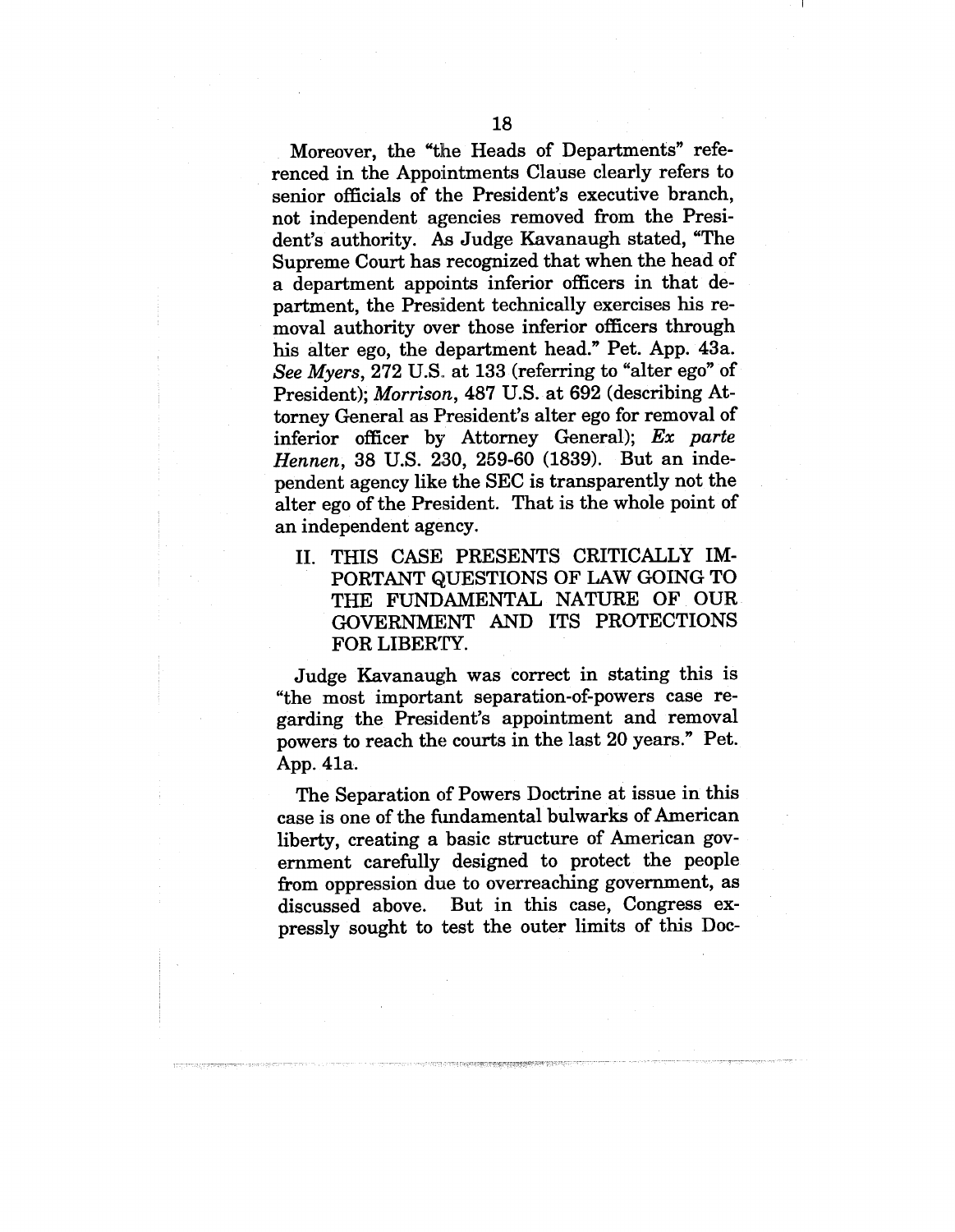trine, openly proclaiming the creation of a "Fifth Branch of the Federal Government" (Pet. App. at 72) with sharply reduced Presidential control even as compared to "Fourth Branch" independent agencies. Indeed, as discussed in detail above, the President, who is invested by our Constitution with the Executive powers of our government, has no significant control or authority over the PCAOB of any sort.

Yet, the PCAOB has been granted "massive power, unchecked by design." 148 Cong. Rec. at S6334. These powers include the authority to establish and enforce regulatory requirements whose violations are criminal felonies punishable by imprisonment. It also includes the power to set its own budget financed by special taxes which it has the power to impose.

This case consequently presents a dangerous precedent for Congressional authority to rewrite the Constitution and its Separation of Powers, providing for sharply reduced Presidential power and control over its own Executive Branch. If the PCAOB is approved, especially under the thoroughly inadequate analysis of the 2-1 majority below, then the Congress could remove Presidential authority and control over even more important areas of government, past the independent agencies of the "Fourth Branch" to the brave new world of the "Fifth Branch," where the President is a mere figurehead with no significant role.

Once this trend is begun, there is no apparent limiting principle. Federal education programs could be removed from the President and granted to a remote Federal Board of Education. Then authority over international trade could be removed to a Federal Board of Trade. Authority over labor relations